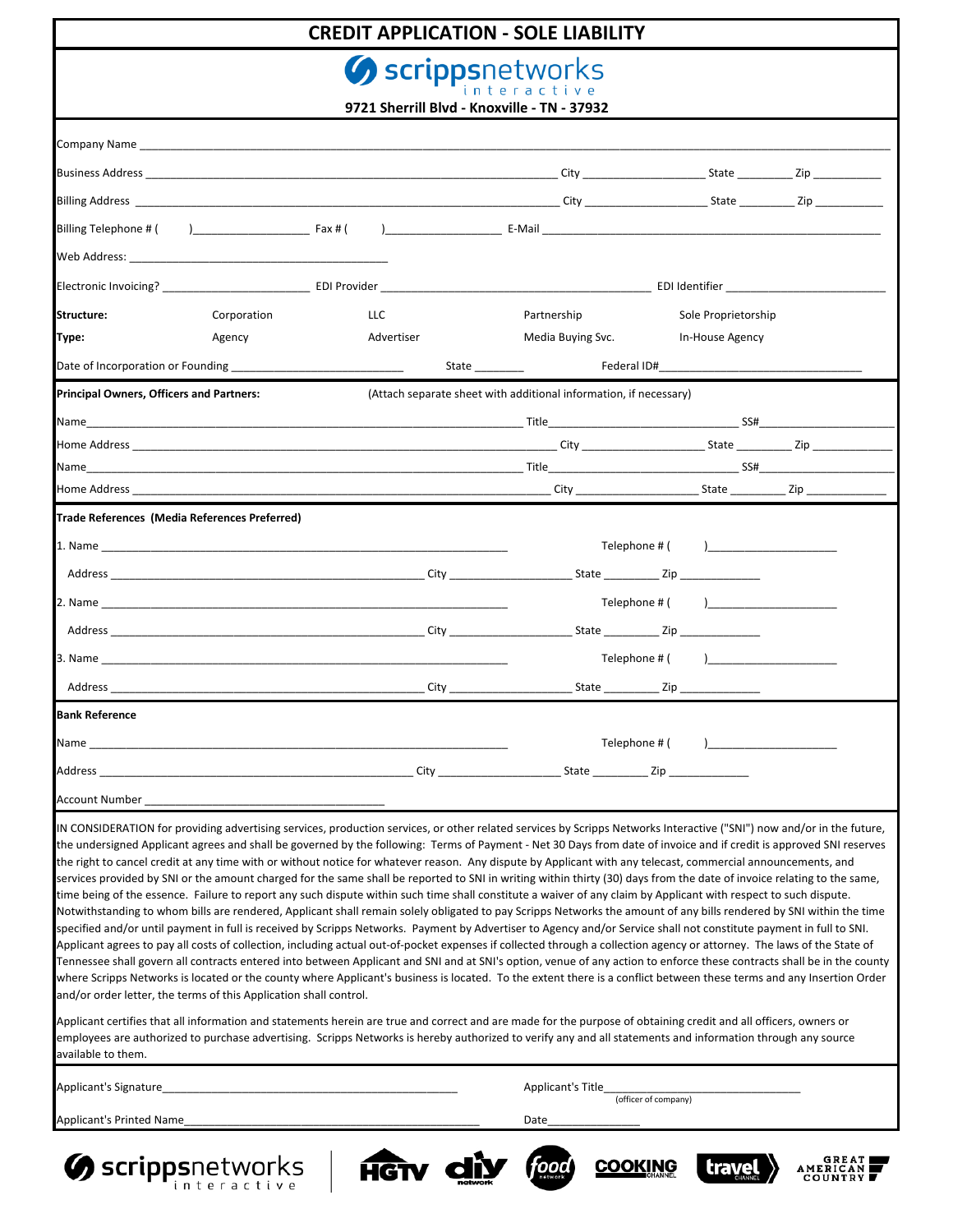## **Scripps Networks Interactive Credit Approval Policy and Process**

# **Liability Scenarios**

In the media industry, there are two common financial liability scenarios; one is "**jointand-several**" liability and the other is "**sequential**" liability.

# **Joint and Several Liability**

Under joint-and-several liability, all parties (*typically the billing agency and the advertiser, but sometimes a buying agency is part of the process*) are jointly liable for payment until such time as the network is paid in full. Under joint-and-several liability, if any one of the parties defaults, the others remain liable. For instance, if the advertiser defaults in payment, the agency would remain liable; likewise, if the advertiser pays the agency but the agency defaults in payment to the network, the advertiser remains liable for payment to the network. For our on-air networks, if the agency is not inclined to engage under jointand-several liability, the alternative would be for their advertiser to apply for credit with Scripps under sole-liability.

#### **Sole Liability**

Under sole-liability, the applicant is solely liable for payment until such time that the network is paid in full for any advertising placed by or on behalf of the advertiser. Payment to any party other than the network (such as their agency) does not relieve the applicant of their financial obligation.

#### **Sequential Liability**

Under sequential liability the financial liability moves in sequence from the primary liable party on to any successive party that receives payment before final payment is tendered to the network. Each entity in the chain of custody of payment is sequentially liable as soon as monies are transferred to their control. Under sequential liability, the advertiser is the sole liable party until they make payment to the agency; once the payment is received at the agency, the advertiser is no longer liable and the liability is transferred to the agency.

#### **Perspective**

For our on-air networks, Scripps' credit policy allows us to approve credit terms only under joint-and-several or sole liability. For SNI digital, sequential liability is allowed, but only as a last recourse after first attempting to arrange credit terms under joint-and-several or sole liability.